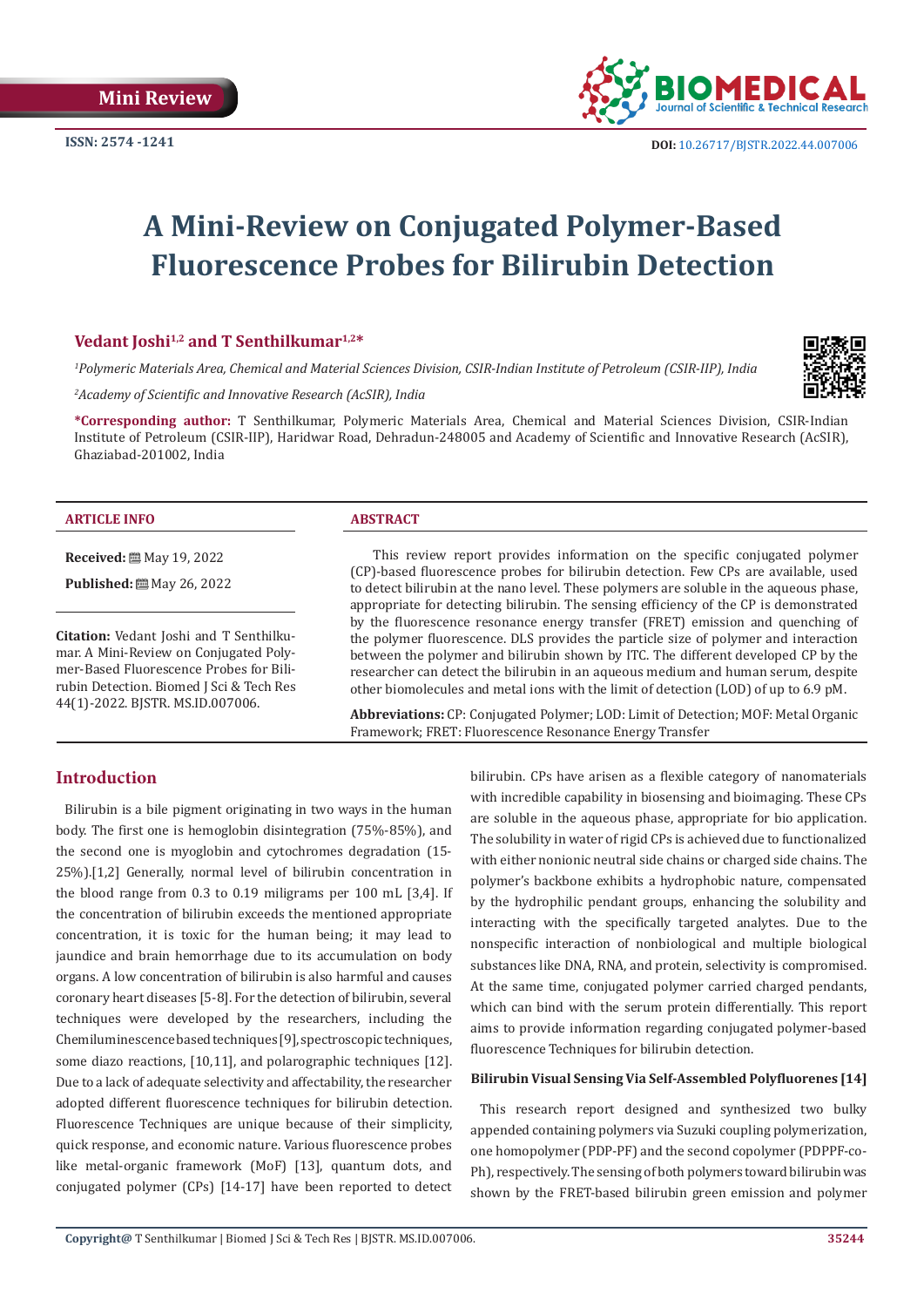fluorescence quenching as presented in Figure 1. With the help of a UV lamp, it can be easily observed that the change in color from blue to green is due to bilirubin addition. The PDPPF-co-Ph polymer's porous spherical assembly is able to adsorb analytes better than the simple micellar assembly, which produces an excellent spectral overlap and greater efficiency for FRET -energy transfer. An unbound bilirubin sensing was performed in Water/THF mixture to maintain the equilibrium between bound (water-soluble) and

unbound (THF- soluble). The coupling between bilirubin emission increment and polyfluorene quenching emission creates this approach, appropriate and adaptable for the fluorimetric emission color change-based sensor. Fluorescence quenching efficiency of structural analogues of bilirubin like porphyrin and biliverdin showed poor; due to this reason, these new polymers can highlight the sensitivity and selectivity of the FRET-based sensing in the context of bilirubin.



**Figure 1:** FRET induced mechanism of bilirubin sensing in PDP-PF and PDPPF-co-Ph. Reproduced with permission from Ref. [14] Copyright (2013) American Chemical Society.

#### **Bilirubin Sensing in Human Serum Via Fluorescent Probe Based on Polyfluorene: [15]**

Senthilkumar et al.; designed a new conjugated polymer-based fluorescence sensing technique to detect bilirubin in water and human blood serum. This process acts on the FRET and plays a vital role in obtaining the emission of FRET mediated bilirubin which can change the blue color into green. This new polymer was synthesized in a two-step. In the first step, polyfluorenes are functionalized with glucuronic acid side chains; this is a click chemistry-based cross-coupling reaction followed by a palladium catalyst. The new polymer polyfluorenes attached with the appendage of D-glucuronic acid provide the selective sensing of bilirubin in the human blood serum without sticking with any serum protein because of its nonreceptor nature towards to protein as given in Figure 2. The tendency to form large aggregates in the serum by the homopolymer was supported by Dynamic light scattering (DLS). DLS is conducted in an aqueous medium as well as in human serum. In the aqueous medium, PF-GlcA showed a 330

nm particle size while PF-Ph-GlcA exhibited a small particle size of 110nm. With the help of the DLS result, it can be understood that a high volume of glucuronic acid with homopolymer PF-GlcA shows the tendency to stick to the protein, which is hydrophilic; this leads to the aggregation of polymer in the serum. So that in the design of the polymer, the glucuronic acid appendage should be optimum to avoid the proteins adherence. Interaction between the bilirubin and appendage of D-glucuronic acid of the polymer was identified with the help of an isothermal titration calorimeter. During the interaction, bilirubin act as a ligand, and polymer acts as a macromolecule; the result of this interaction produces heat which the ITC measured. At the end of the analysis, results reveal that the interaction between bilirubin and polymer is exothermic in nature. The stability of the polymer in human serum was found excellent under extreme basic conditions. Despite the various interferences like biliverdin, cholesterol, glucose, metal ions, and proteins in the human serum, the polymer exhibits high selectivity and sensitivity towards free bilirubin. This novel polymer could sense the bilirubin at the nano-level (∼150 nm).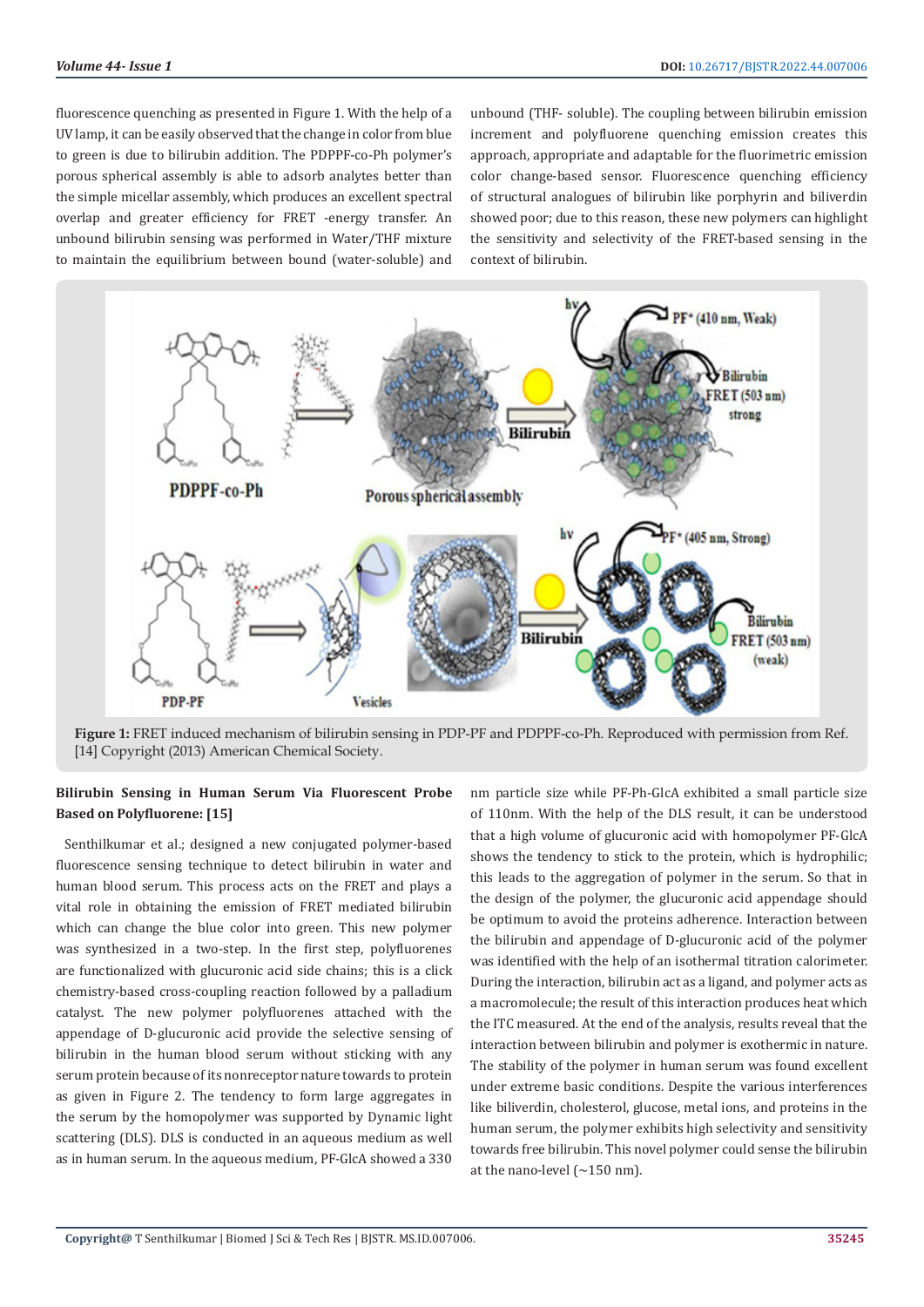

**Figure 2:** FRET-induced Mechanisms of bilirubin sensing in human serum using polymer PF-Ph-GlcA. Reproduced with permission from Ref.xx Copyright (2015) American Chemical Society.

## **Bilirubin Detection Via "Turn-On" Fluorescence Using Water-Soluble Conjugated Polymer [16]**

In this report, a conjugated polymer was designed and synthesized, which is water-soluble named PF-BT-GlcA poly(fluorenes-altbenzothiadiazole) used for turn sensing of bilirubin as indicated in Figure 3. The synthesis of the polymer was carried out in twostep, in the first step was performed via Suzuki cross-coupling polymerization reaction between glucuronic acid-functionalized fluorene monomer and benzothiadiazole bisboronic ester and produced the polymer PF-bT-GlcP. In the 2nd step, deprotection of PF-BT-GlcP takes place, and the final product PF-BT-GlcA was obtained as a polymer. The GPC data and NMR data indicate the deprotonation. After the preparation of the polymer, the bilirubin

detection is performed in water. The polymer's solubility in an aqueous medium plays a crucial role, essential for sensing studies. As per the emission and absorption spectra of polymer, with increasement in bilirubin concentration, increasement in the absorption and emission was observed at 520nm and 462nm, respectively. After successful detection in water, further studies were done with the human serum. During this experiment, many obstructions were included in the human serum, such as cholesterol, hemoglobin, protein, triglyceride, and metal ions. The bilirubin detection in human serum was led by the polymer PF-BT-GlcA blended in human serum with free bilirubin; the emission spectra illustrate a similarly sharp peak at 520nm. The report concludes the work by demonstrating the turn-on fluorescence sensing of bilirubin using conjugated polymer.



**Figure 3:** FRET-induced mechanism of bilirubin sensing using polymer PF-BT-GlcA in human serum. Reproduced with permission from Ref. [16] Copyright (2022) American Chemical Society.

# **Bilirubin Detection in Human Serum Via Fluorescence Probe Based on Conjugated Polymer Nanoparticle [17]**

In this research work Iyer et.al., designed and synthesized a polyfluorene derivative conjugated polymer poly1,1′-((2,7 dimethyl-9H fluorene-9,9-diyl) bis(hexane-6,1-diyl) bis(1Hbenzo[d]imidazole) (PFBZ) with special receptor via oxidative coupling polymerization reaction. Further, this polymer utilizes for the detection of bilirubin. The complexation between bilirubin

and PFBZ polymer and FRET is initially responsible for the sensing mechanism. PFBZ polymer can be utilized in human blood serum for the bilirubin; results were appropriate with a very low standard deviation. In the aqueous medium, PFBZ polymer forms nanoparticles spontaneously and can exhibit the limit of detection of 6.9 pM. After obtaining good results, the researcher developed a fabricated paper-based fluorescence test kit that seems very simple and gives quick response times as shown in Figure 4.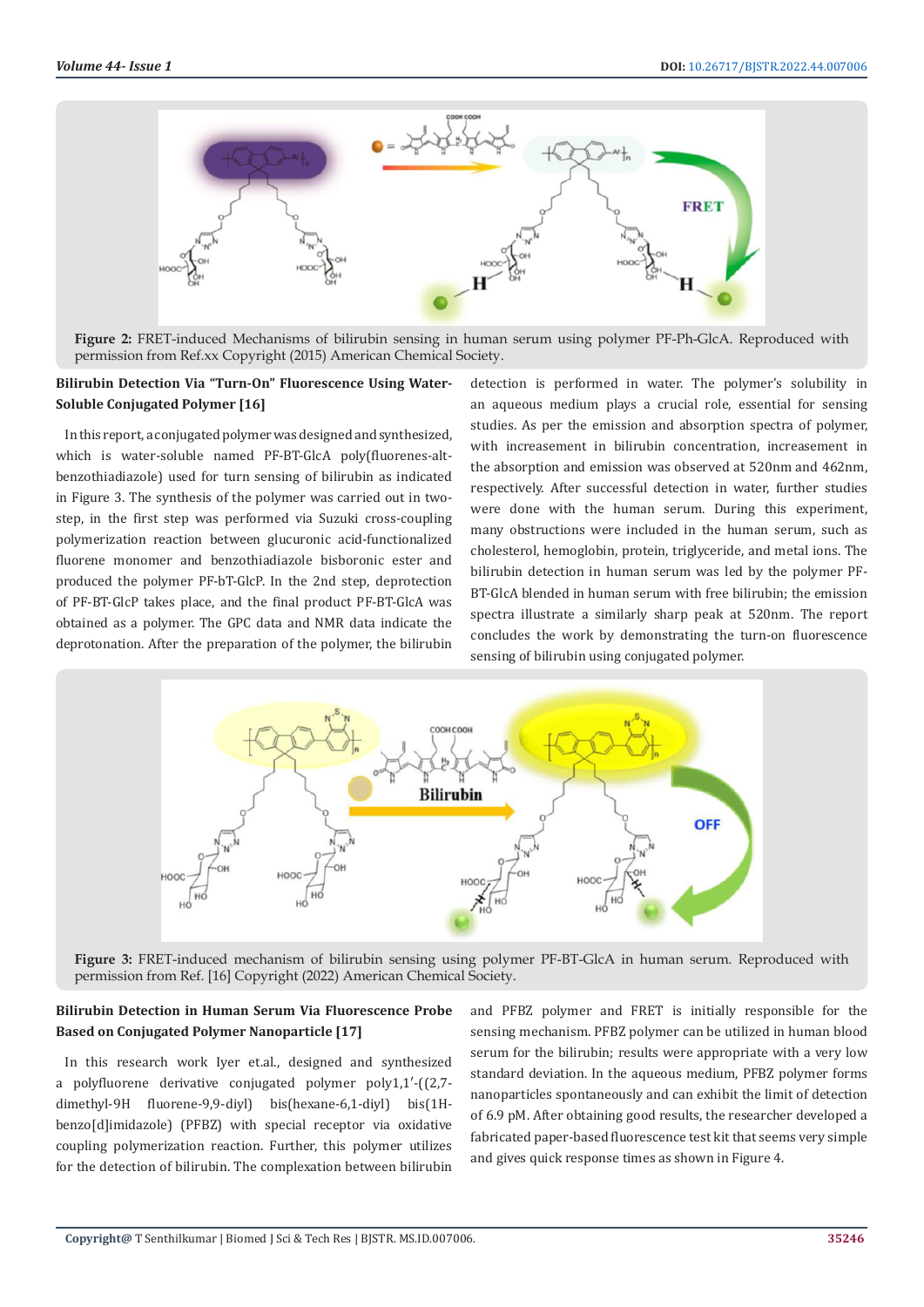

**Figure 4:** Fluorescence kit based on the color of paper under a UV lamp (365nm) after adding different concentrations of bilirubin. Reproduced with permission from Ref [17] Copyright (2022) American Chemical Society.

#### **Conclusion**

Different researchers successfully designed and synthesized the conjugated polymers via click chemistry and Suzuki polymerization. The further analysis provides information regarding the particle size and interaction between bilirubin and polymer. The analysis results reveal bilirubin acts as a ligand and polymer acts as macromolecules. The FRET emission and polymer fluorescence quenching demonstrate the sensing efficiency of the polymer towards the bilirubin. Table 1 summarizes the various conjugated polymer based fluorescent probe for the detection of bilirubin with different LOD values. Conjugated polymers are excellent materials for the detection of bilirubin in water as well as human serum as low as 6.9 pM.

**Table 1:** Comparison of some previously reported conjugated polymer-based fluorometric sensors for bilirubin detection.

| <b>Sensing Polymer</b> | <b>LOD</b>       | Ref. |
|------------------------|------------------|------|
| PDP-PF, (PDPPF-co-Ph)  | $1 \text{ nM}$   | 14   |
| PF-GlcA, PF-Ph-GlcA    | $\sim$ 150 nm    | 15   |
| PF-BT-GlcA             | $\sim$ 180 nm    | 16   |
| PFBZ                   | $6.9 \text{ pM}$ | 17   |

#### **References**

- 1. Kundrapu S, Noguez J (2018) Laboratory Assessment of Anemia (1st Edn.)., Elsevier Inc 83.
- 2. (2012) Bilirubin Wilson, DA B T C V A (Eds.)., WB Saunders: Saint Louis, pp. 911-912.
- 3. Dasgupta A, Wahed A (2014) Chapter 2 Immunoassay Platform and Designs: Dasgupta A, Wahed Immunology and Laboratory Quality Control. ABTC C (Eds.)., Elsevier: San Diego, p. 19-34.
- 4. Estimation of Serum Bilirubin Levels and Related Clinical Cases.
- 5. [VanWagner L B, Green R M \(2015\) Evaluating Elevated Bilirubin Levels](https://www.ncbi.nlm.nih.gov/pmc/articles/PMC4424929/) [in Asymptomatic Adults. JAMA 313\(5\): 516-517.](https://www.ncbi.nlm.nih.gov/pmc/articles/PMC4424929/)
- 6. [McArdle PF, Whitcomb B W, Tanner K, Mitchell B D, Shuldiner A R, et al.](https://bmccardiovascdisord.biomedcentral.com/articles/10.1186/1471-2261-12-16) [\(2012\) Association between Bilirubin and Cardiovascular Disease Risk](https://bmccardiovascdisord.biomedcentral.com/articles/10.1186/1471-2261-12-16) [Factors: Using Mendelian Randomization to Assess Causal Inference.](https://bmccardiovascdisord.biomedcentral.com/articles/10.1186/1471-2261-12-16) [BMC Cardiovascular Disorders 12\(1\): 16.](https://bmccardiovascdisord.biomedcentral.com/articles/10.1186/1471-2261-12-16)
- 7. [Suh S,Cho YR, Park MK, Kim DK, Cho N H, et al. \(2018\) Relationship](https://www.ncbi.nlm.nih.gov/pmc/articles/PMC5814053/) [between Serum Bilirubin Levels and Cardiovascular Disease. PLoS ONE](https://www.ncbi.nlm.nih.gov/pmc/articles/PMC5814053/) [13\(2\): 1-9.](https://www.ncbi.nlm.nih.gov/pmc/articles/PMC5814053/)
- 8. [Narwal V, Batra B, Kalra V, Jalandra R, Ahlawat J, et al. \(2021\) Bilirubin](https://www.researchgate.net/publication/352517555_Bilirubin_detection_by_different_methods_with_special_emphasis_on_biosensing_A_review) [Detection by Different Methods with Special Emphasis on Biosensing: A](https://www.researchgate.net/publication/352517555_Bilirubin_detection_by_different_methods_with_special_emphasis_on_biosensing_A_review) [Review. Sensing and Bio-Sensing Research 33: 100436.](https://www.researchgate.net/publication/352517555_Bilirubin_detection_by_different_methods_with_special_emphasis_on_biosensing_A_review)
- 9. [Palilis L P, Calokerinos A C, Grekas N \(1996\) Chemiluminescence Arising](https://www.sciencedirect.com/science/article/abs/pii/0003267096002796) [from the Oxidation of Bilirubin in Aqueous Media. Analytica Chimica](https://www.sciencedirect.com/science/article/abs/pii/0003267096002796) [Acta 333\(3\): 267-275.](https://www.sciencedirect.com/science/article/abs/pii/0003267096002796)
- 10. [Westwood A \(1991\) The Analysis of Bilirubin in Serum. Annals of](https://pubmed.ncbi.nlm.nih.gov/1859150/) [Clinical Biochemistry 28\(2\): 119-130.](https://pubmed.ncbi.nlm.nih.gov/1859150/)
- 11. [Puppalwar P, Goswami K, Dhok A \(2012\) Review on "Evolution of](https://www.researchgate.net/publication/232746309_Review_on_Evolution_of_Methods_of_Bilirubin_Estimationhttps:/www.researchgate.net/publication/232746309_Review_on_Evolution_of_Methods_of_Bilirubin_Estimation) [Methods of Bilirubin Estimation. IOSR](https://www.researchgate.net/publication/232746309_Review_on_Evolution_of_Methods_of_Bilirubin_Estimationhttps:/www.researchgate.net/publication/232746309_Review_on_Evolution_of_Methods_of_Bilirubin_Estimation) Journal of Dental and Medical Sciences *1*[\(3\): 1684-2278.](https://www.researchgate.net/publication/232746309_Review_on_Evolution_of_Methods_of_Bilirubin_Estimationhttps:/www.researchgate.net/publication/232746309_Review_on_Evolution_of_Methods_of_Bilirubin_Estimation)
- 12. Engineering C, Technology P (1994) Polarographic of Bilirubin.
- 13. [Borse S, Murthy Z V P, Park TJ, Kailasa SK \(2021\) Lysozyme Decorated](https://pubs.acs.org/doi/full/10.1021/acsanm.1c02515) [Gold and Molybdenum Bimetallic Nanoclusters for the Selective](https://pubs.acs.org/doi/full/10.1021/acsanm.1c02515) [Detection of Bilirubin as a Jaundice Biomarker. ACS Applied Nano](https://pubs.acs.org/doi/full/10.1021/acsanm.1c02515) [Materials 4\(11\): 11949-11959.](https://pubs.acs.org/doi/full/10.1021/acsanm.1c02515)
- 14. [Senthilkumar T, Asha SK \(2013\) Self-Assembly in Tailor-Made](https://www.researchgate.net/publication/258806108_Self-Assembly_in_Tailor-Made_Polyfluorenes_Synergistic_Effect_of_Porous_Spherical_Morphology_and_FRET_for_Visual_Sensing_of_Bilirubin) [Polyfluorenes: Synergistic Effect of Porous Spherical Morphology and](https://www.researchgate.net/publication/258806108_Self-Assembly_in_Tailor-Made_Polyfluorenes_Synergistic_Effect_of_Porous_Spherical_Morphology_and_FRET_for_Visual_Sensing_of_Bilirubin) [FRET for Visual Sensing of Bilirubin. Macromolecules 46\(6\): 2159-2171.](https://www.researchgate.net/publication/258806108_Self-Assembly_in_Tailor-Made_Polyfluorenes_Synergistic_Effect_of_Porous_Spherical_Morphology_and_FRET_for_Visual_Sensing_of_Bilirubin)
- 15. [Senthilkumar T, Asha S K \(2015\) Selective and Sensitive Sensing of](https://pubs.acs.org/doi/abs/10.1021/acs.macromol.5b00043) [Free Bilirubin in Human Serum Using Water-Soluble Polyfluorene as](https://pubs.acs.org/doi/abs/10.1021/acs.macromol.5b00043) [Fluorescent Probe. Macromolecules 48\(11\): 3449-3461.](https://pubs.acs.org/doi/abs/10.1021/acs.macromol.5b00043)
- 16. Senthilkumar T, Joshi V, Arora N, Kukreti A (2022) " Turn-On " Fluorescence Sensing of Bilirubin Using Water-Soluble Conjugated Polymer 7(2): 13-20.
- 17. [Chanu M A, Mondal S, Zehra N, Tanwar A S, Iyer P K \(2022\) Conjugated](https://pubs.acs.org/doi/10.1021/acsapm.2c00092) [Polymer Nanoparticles as a Fluorescence Probe for Amplified Detection](https://pubs.acs.org/doi/10.1021/acsapm.2c00092) [of Human Serum Bilirubin. ACS Applied Polymer Materials.](https://pubs.acs.org/doi/10.1021/acsapm.2c00092)